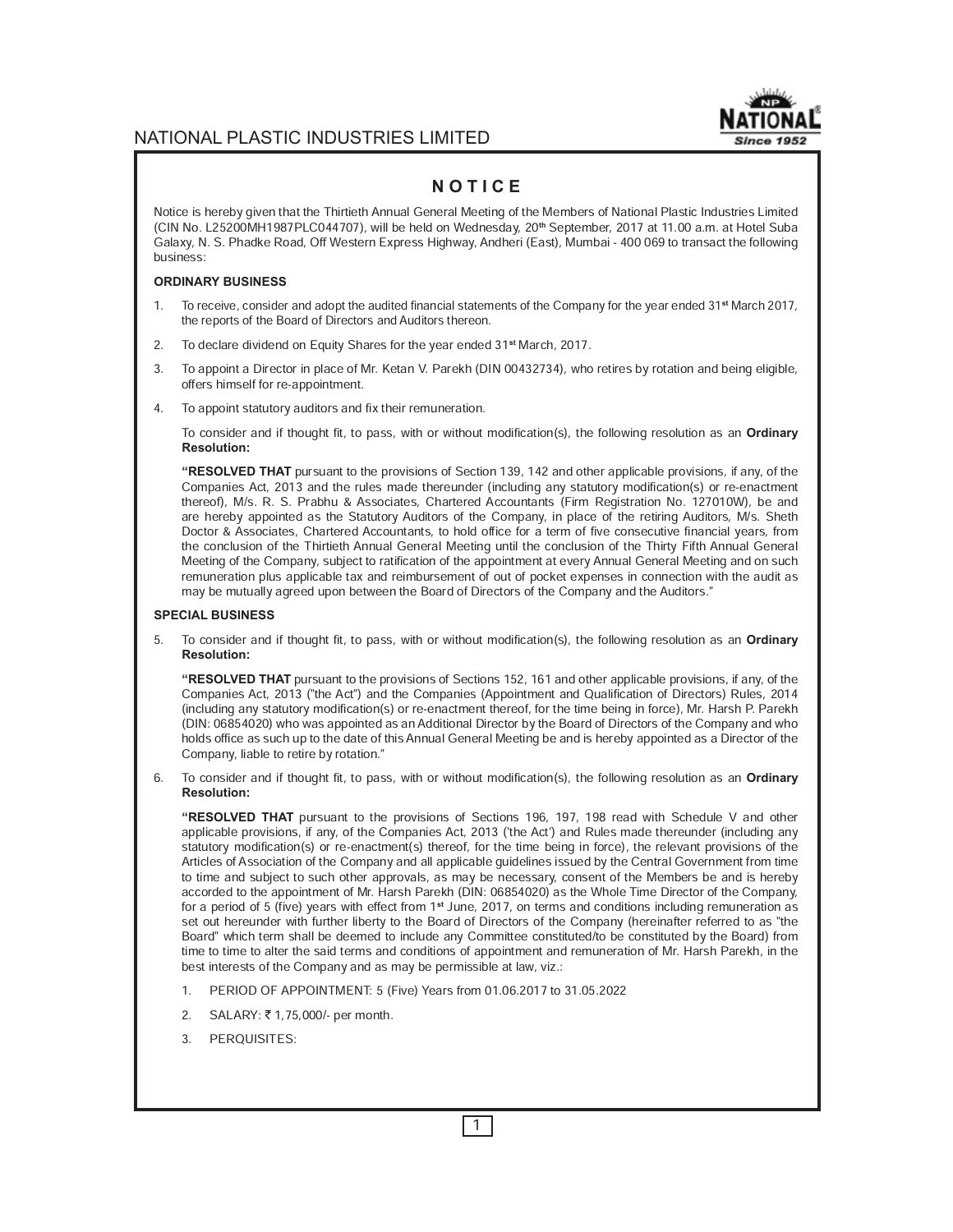

- a) Housing: Free furnished accommodation or HRA of ₹ 35,000/- per month in lieu of company provide accommodation.
- b) Conveyance Allowance of  $\bar{z}$  15,000/- per month.
- c) Leave Travel Concession for self and family, once in a year as per the rules specified by the Company.
- d) Fees of club other than admission and life membership fee of maximum two clubs.
- 4. BENEFITS:
	- a) Contributions to the Provident Fund, Superannuation Fund as per the rules of the Company.
	- b) Gratuity not exceeding half a month salary for each completed year of service.
	- c) A car with chauffeur shall be provided for the Company's business.
	- d) Telephone facility shall be provided at residence, personal long distance on telephone and use of car for private purpose shall be borne by him.
- 5. The aggregate of the remuneration and perquisites as aforesaid in any Financial year shall not exceed the limit from time to time under Section 197, Section 198 and other applicable provisions of the Act, read with Schedule V of the said Act or any statutory modifications or re-enactments thereof for the time being in force, or otherwise as may be permissible at law.
- 6. When in any financial year, during the period of 3 (Three) years in the currency of the term of the Whole Time Director from the effective date of appointment, the Company has no profits or its profits are inadequate, the remuneration including the perquisites as aforesaid will be paid to Mr. Harsh Parekh in accordance with the applicable provisions of Schedule V of the Act, and subject to the approval of the Central Government, if required.
- 7. So long as Mr. Harsh Parekh functions as the Whole Time Director of the Company he shall be subject to retirement by rotation.

**RESOLVED FURTHER THAT** the Board be and is hereby authorised to do all such acts, deeds, matters and things as may be deemed necessary to give effect to the above resolution."

> **On behalf of the Board of Directors For NATIONAL PLASTIC INDUSTRIES LIMITED**

 **PARESH V. PAREKH Place: Mumbai MANAGING DIRECTOR Date: 10th August, 2017 (DIN 00432673)**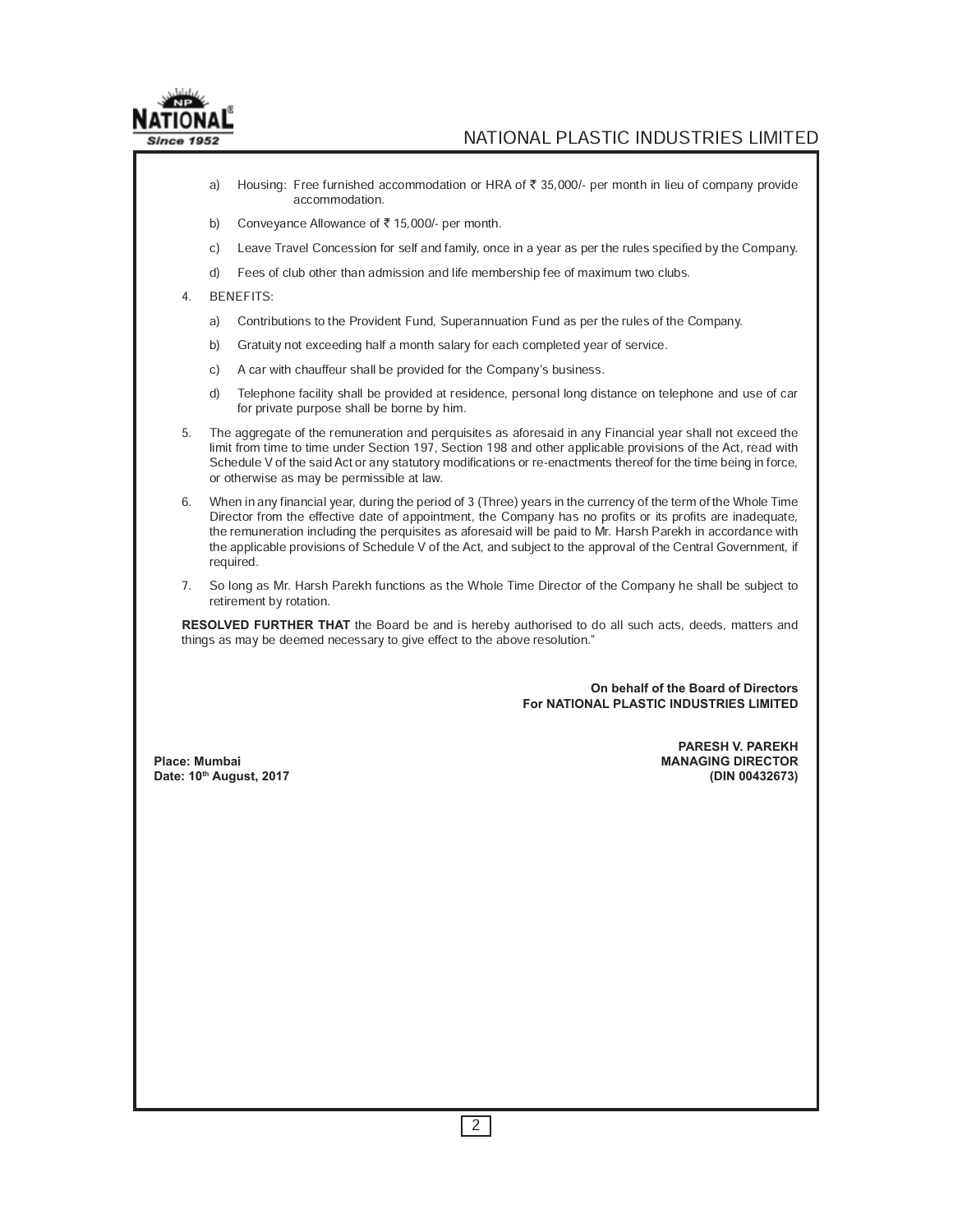

## **N O T E S**

**1. A MEMBER ENTITLED TO ATTEND AND VOTE AT THE MEETING IS ENTITLED TO APPOINT A PROXY TO ATTEND AND VOTE INSTEAD OF HIMSELF AND THE PROXY NEED NOT BE A MEMBER OF THE COMPANY. THE INSTRUMENT APPOINTING A PROXY, TO BE EFFECTIVE, MUST BE DULY FILLED, STAMPED AND SIGNED AND MUST BE DEPOSITED AT THE REGISTERED OFFICE OF THE COMPANY NOT LESS THAN 48 HOURS BEFORE THE COMMENCEMENT OF THE MEETING.**

A person can act as a proxy on behalf of members not exceeding fifty (50) and holding in the aggregate **not more than ten percent (10%) of the total share capital of the Company carrying voting rights. Further, a member holding more than ten percent (10%) of the total share capital of the Company carrying voting rights may appoint a single person as proxy and such person shall not act as proxy for any other person or shareholder.**

- 2. Corporate Members intending to send their authorized representatives to attend the meeting are requested to send a certified copy of the Board Resolution authorizing their representative to attend and vote on their behalf at the meeting.
- 3. During the period beginning 24 hours before the time fixed for the commencement of the meeting and ending with the conclusion of the meeting, a member would be entitled to inspect the proxies lodged at any time during the business hours of the Company, provided that not less than three days of notice in writing is given to the Company.
- 4. An Explanatory Statement pursuant to Section 102 of the Companies Act, 2013 in respect of the Special Business to be transacted at the Meeting is annexed hereto. The relevant details as required under Regulation 36(3) of SEBI (Listing Obligations and Disclosure Requirements) Regulations, 2015, of the person seeking re-appointment as Director under Item No. 3 of the Notice is also annexed.
- 5. The Annual Report will also be available on the website of the Company at www.nationalplastic.com in the Investors section.
- 6. The Register of Members and the Share Transfer Books shall remain closed from Thursday, 14**th** September, 2017 to Wednesday, 20**th** September, 2017 (both days inclusive), for the purpose of payment of Dividend and Annual General Meeting (AGM) of the Company.
- 7. Subject to the provisions of the Companies Act, 2013 (`the Act'), dividend as recommended by the Board of Directors for the year ended 31**st** March 2017, if declared at the AGM, will be paid within a period of 30 days from the date of declaration, to those members whose names appear on the Register of Members as on 13**th** September, 2017. The final dividend is  $\bar{\tau}$  1/- per equity share.
- 8. All the Members are requested to:
	- i. bring their copies of the Annual Report and the duly filled in Attendance Slip for attending the Annual General Meeting.
	- ii. send their queries with respect to the accounts and operations of the Company at least 10 days in advance so that the required information can be made available at the meeting.
	- iii. address all the correspondence relating to dividends, transfer and transmission of shares, change in their registered address, to the Company's Registrar and Transfer Agents, **Sharex Dynamic (India) Pvt. Ltd**, Unit 1, Luthra Industrial Premises, Safed Pool, Andheri Kurla Road, Andheri (East), Mumbai - 400072.

 Members holding shares in the electronic form are advised to inform change in address and updates of bank account details directly to their respective depository participant(s). We urge the members to utilize the Electronic Clearing System (ECS) for receiving dividends.

- iv. quote their Folio No. / DP ID and Client ID No. in all their correspondence with the Registrar and Share Transfer Agents.
- v. intimate Registrar and Share Transfer Agents M/s. Sharex Dynamic (India) Pvt. Ltd. for consolidation of their folios, in case they are having more than one folio.
- vi. note that no gifts/coupons shall be distributed at the Annual General Meeting.
- 9. The Notice of AGM, Annual Report and Attendance Slip are being sent in electronic mode as a link to all the Members whose email address is registered with the Company or the Depository Participant(s), unless any Member has requested for the hard copy of the same. For members who have not registered their email address, physical copies of the Notice of AGM, Annual Report and Attendance Slip are being sent in the permitted mode.

3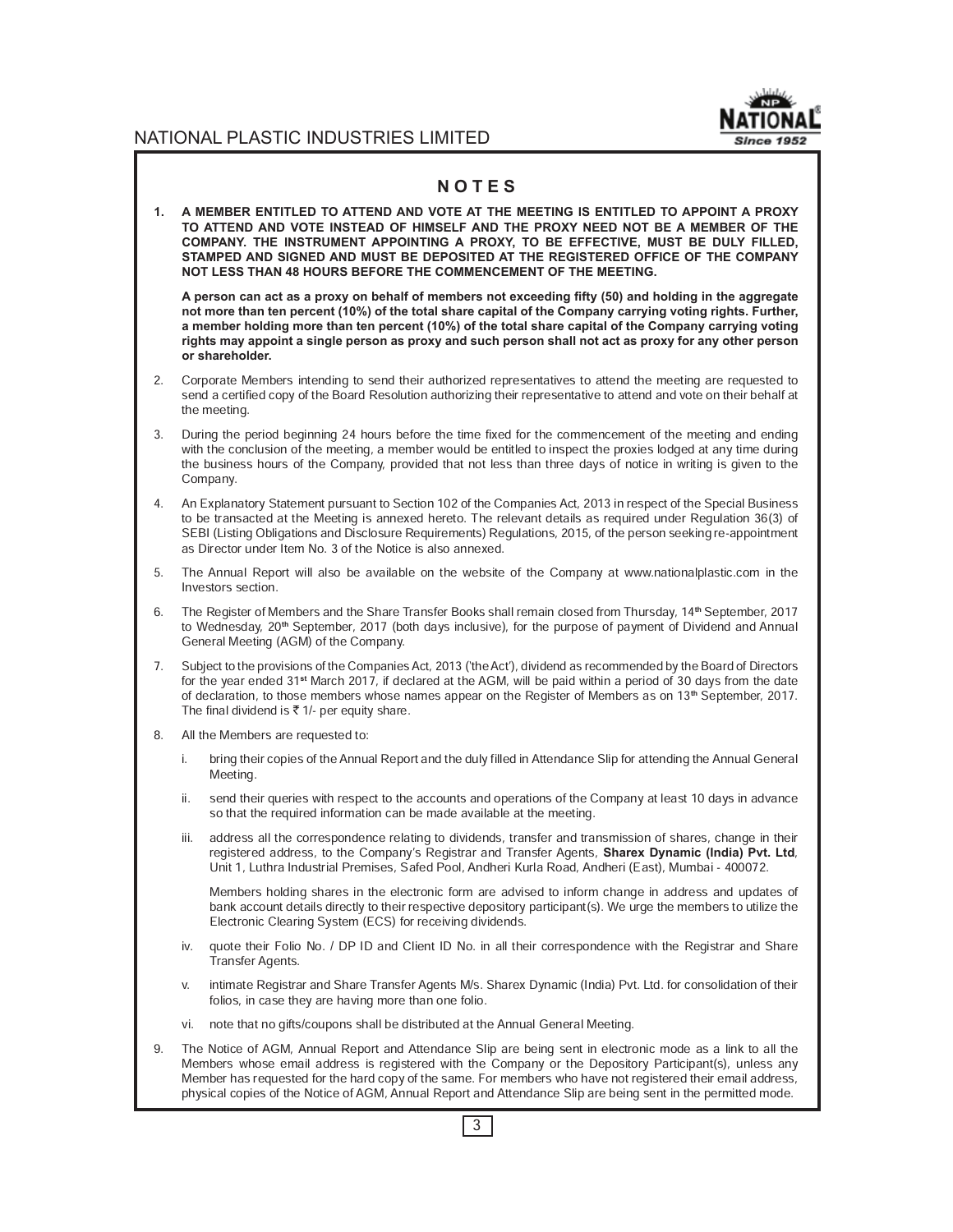

- 10. The route map showing directions to reach the venue of the AGM is set out in the Report.
- 11. In case of Joint holders attending the meeting, only such joint holder whose name is higher in the order of names will be entitled to vote.

#### **12. VOTING THROUGH ELECTRONIC MEANS:**

- I. In compliance with provisions of Section 108 of the Companies Act, 2013, Rule 20 of the Companies (Management and Administration) Rules, 2014 as amended by the Companies (Management and Administration) Amendment Rules, 2015 and Regulation 44 of the Securities and Exchange Board of India (Listing Obligations and Disclosure Requirements) Regulations 2015 (Listing Regulations), the Company is pleased to provide members facility to exercise their right to vote on resolutions proposed to be considered at the Annual General Meeting (AGM) by electronic means and the business may be transacted through e-Voting Services. The facility of casting the votes by the members using an electronic voting system from a place other than venue of the AGM ("remote e-voting") will be provided by National Securities Depository Limited (NSDL).
- II. The facility for voting through ballot paper shall be made available at the AGM and the members attending the meeting who have not cast their vote by remote e-voting shall be able to exercise their right at the meeting through ballot paper.
- III. The members who have cast their vote by remote e-voting prior to the AGM may also attend the AGM but shall not be entitled to cast their vote again.
- IV. The remote e-voting period commences on 17**th** September, 2017 (9:00 am) and ends on 19**th** September, 2017 (5:00 pm). During this period members of the Company, holding shares either in physical form or in dematerialized form, as on the cut-off date of 13**th** September, 2017, may cast their vote by remote e-voting. The remote e-voting module shall be disabled by NSDL for voting thereafter. Once the vote on a resolution is cast by the member, the member shall not be allowed to change it subsequently.
- V. The process and manner for remote e-voting are as under:
	- A. In case a Member receives an email from NSDL [for members whose email IDs are registered with the Company/Depository Participants(s)] :
		- (i) Open email and open PDF file viz; ªNational e-voting.pdfº with your Client ID or Folio No. as password. The said PDF file contains your user ID and password/PIN for remote e-voting. Please note that the password is an initial password.

*NOTE: Shareholders already registered with NSDL for e-voting will not receive the PDF file "National e-voting.pdf"*.

- (ii) Launch internet browser by typing the following URL: https://www.evoting.nsdl.com/
- (iii) Click on Shareholder Login
- (iv) Put user ID and password. Click Login.
- (v) Password change menu appears. Change the password/PIN with new password of your choice with minimum 8 digits/characters or combination thereof. Note new password. It is strongly recommended not to share your password with any other person and take utmost care to keep your password confidential.
- (vi) Home page of remote e-voting opens. Click on remote e-voting: Active Voting Cycles.
- (vii) Select "EVEN" of "National Plastic Industries Limited".
- (viii) Now you are ready for remote e-voting as Cast Vote page opens.
- (ix) Cast your vote by selecting appropriate option and click on "Submit" and also "Confirm" when prompted.
- (x) Upon confirmation, the message "Vote cast successfully" will be displayed.
- (xi) Once you have voted on the resolution, you will not be allowed to modify your vote.
- (xii) Institutional shareholders (i.e. other than individuals, HUF, NRI etc.) are required to send scanned copy (PDF/JPG Format) of the relevant Board Resolution/ Authority letter etc. together with attested specimen signature of the duly authorized signatory(ies) who are authorized to vote, to the Scrutinizer through e-mail to ashishlalpuria@yahoo.co.in with a copy marked to evoting@nsdl.co.in

4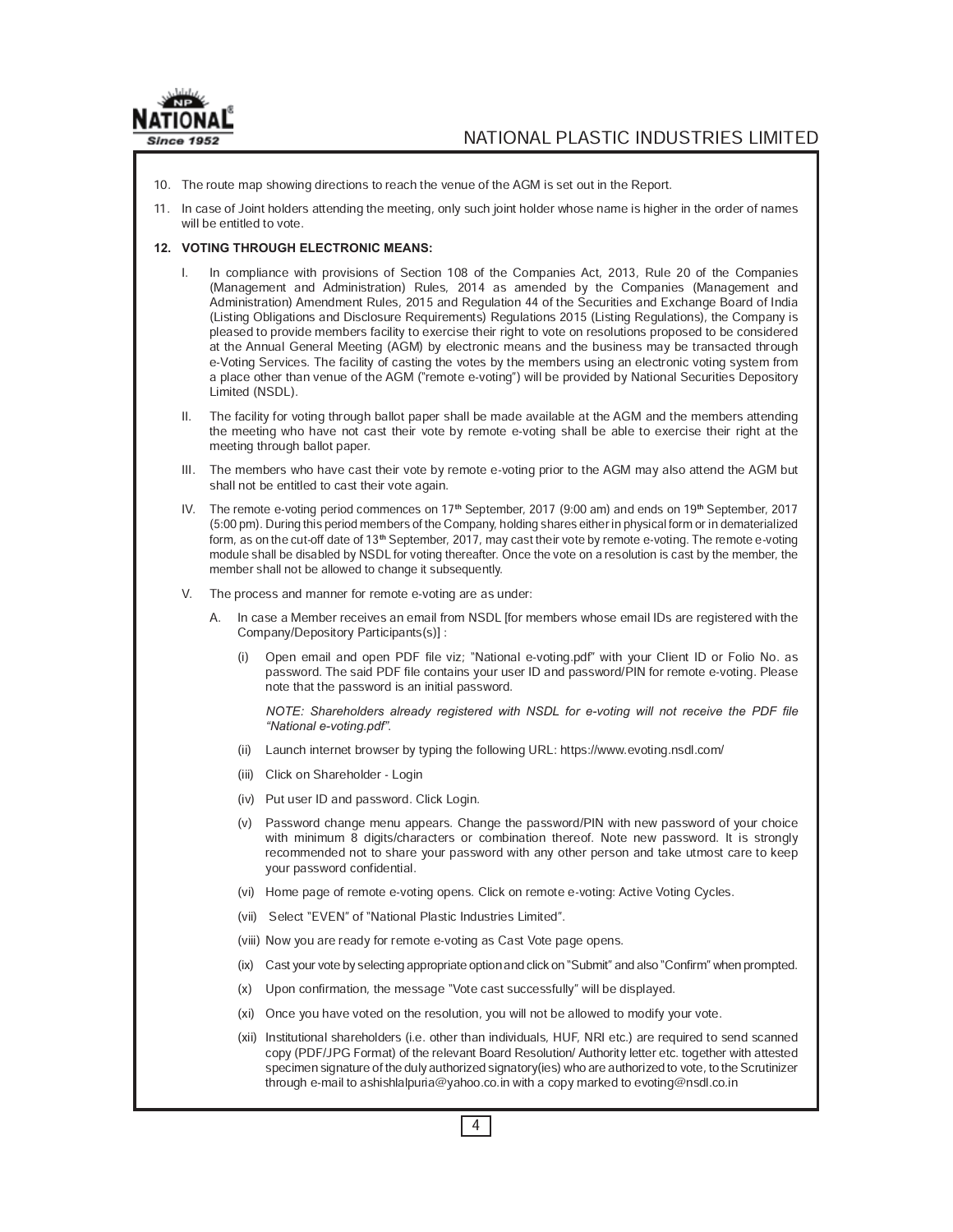# Since 1952

## NATIONAL PLASTIC INDUSTRIES LIMITED

- B. In case a Member receives physical copy of the Notice of AGM [for members whose email IDs are not registered with the Company/Depository Participants(s) or requesting physical copy] : (i) Initial password is provided at the bottom of the Attendance Slip for the AGM **EVEN (Remote e-voting Event Number) USER ID PASSWORD/PIN** (ii) Please follow all steps from Sl. No. (ii) to Sl. No. (xii) above, to cast vote. VI. In case of any queries, you may refer the Frequently Asked Questions (FAQs) for Members and remote e-voting user manual for Members available at the downloads section of www.evoting.nsdl.com or call on toll free no.: 1800-222-990. VII. If you are already registered with NSDL for remote e-voting then you can use your existing user ID and password/PIN for casting your vote. *NOTE: Shareholders who forgot the User Details/Password can use "Forgot User Details/Password?" or "Physical User Reset Password?" option available on www.evoting.nsdl.com. In case Shareholders are holding shares in demat mode, USER-ID is the combination of (DPID+ClientID). In case Shareholders are holding shares in physical mode, USER-ID is the combination of (Even No+Folio No).* VIII. You can also update your mobile number and e-mail id in the user profile details of the folio which may be used for sending future communication(s). IX. The voting rights of members shall be in proportion to their shares of the paid up equity share capital of the Company as on the cut-off date of 13**th** September, 2017. X. Any person, who acquires shares of the Company and become member of the Company after dispatch of the notice and holding shares as of the cut-off date i.e. 13**th** September, 2017, may obtain the login ID and password by sending a request at evoting@nsdl.co.in or investor@nationalplastic.com. However, if you are already registered with NSDL for remote e-voting then you can use your existing user ID and password for casting your vote. If you forgot your password, you can reset your password by using *"Forgot User Details/Password" or "Physical User Reset Password?"* option available on www.evoting.nsdl. com or contact NSDL at the following toll free no.: 1800-222-990. XI. A member may participate in the AGM even after exercising his right to vote through remote e-voting but shall not be allowed to vote again at the AGM. XII. A person, whose name is recorded in the register of members or in the register of beneficial owners maintained by the depositories as on the cut-off date only shall be entitled to avail the facility of remote e-voting or voting at the AGM through ballot paper. XIII. Mrs. Jayshree A. Lalpuria, Practicing Company Secretary (Membership No. 17629) of Jayshree A. Lalpuria & Co. has been appointed as the Scrutinizer for providing facility to the members of the Company to scrutinize the voting and remote e-voting process in a fair and transparent manner. XIV. The Chairman shall, at the AGM, at the end of discussion on the resolutions on which voting is to be held, allow voting with the assistance of scrutinizer, by use of "Ballot Paper" for all those members who are present at the AGM but have not cast their votes by availing the remote e-voting facility. XV. The Scrutinizer shall after the conclusion of voting at the general meeting, will first count the votes cast at the meeting and thereafter unblock the votes cast through remote e-voting in the presence of at least two witnesses not in the employment of the Company and shall make, not later than three days of the conclusion of the AGM, a consolidated scrutinizer's report of the total votes cast in favour or against, if any, to the Chairman or a person authorized by him in writing, who shall countersign the same and declare the result of the voting forthwith. XVI. The Results declared alongwith the report of the Scrutinizer shall be placed on the website of the Company www.nationalplastic.com and on the website of NSDL immediately after the declaration of result by the Chairman or a person authorized by him in writing. The results shall also be immediately forwarded to the BSE Limited, Mumbai. 13. For transfer of shares held in Physical mode the transferee should submit along with the transfer documents copy of PAN Card for registration of transfer request.
	- 5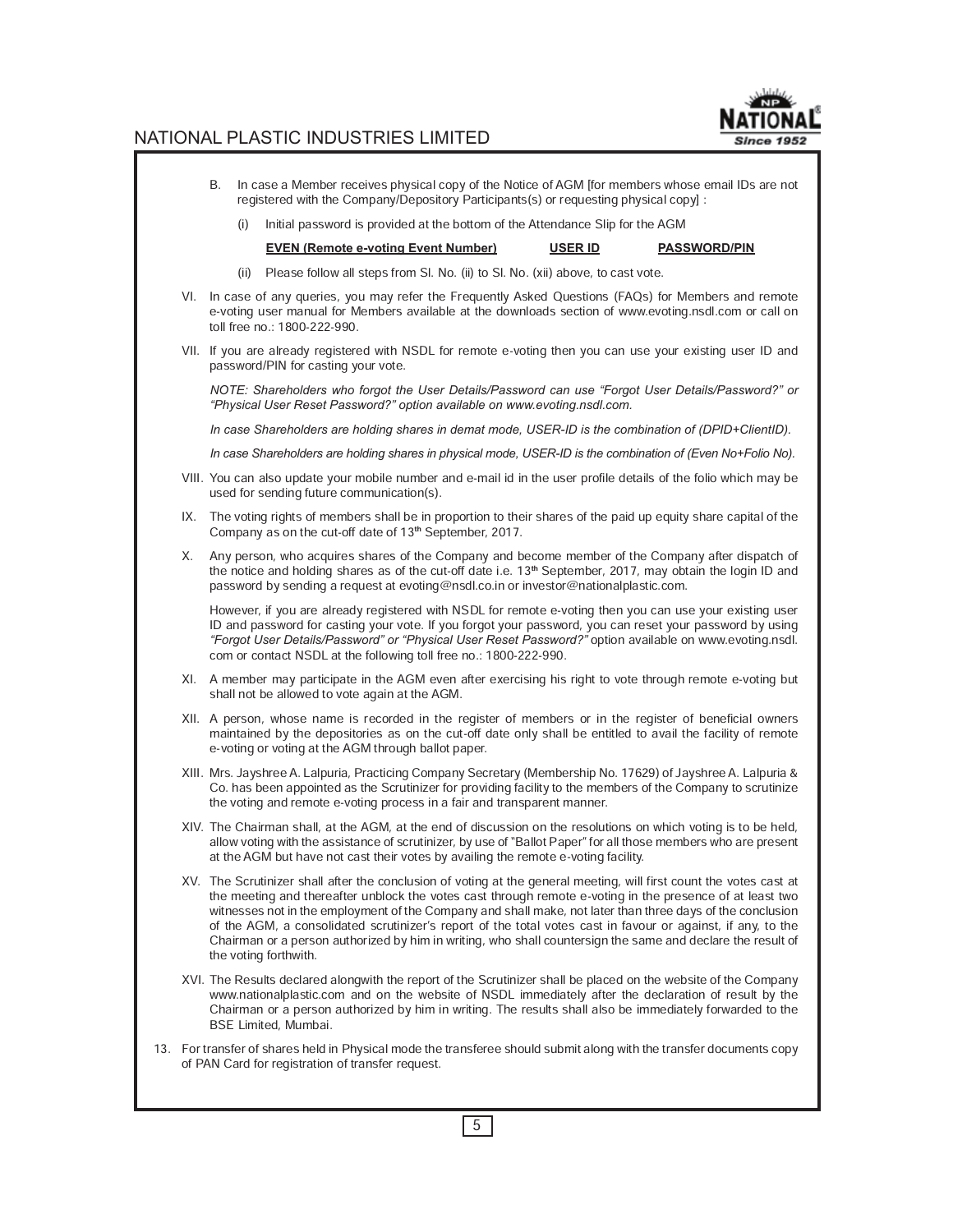

- 14. The Securities and Exchange Board of India (SEBI) and Reserve Bank of India (RBI) have advised all listed companies to mandatorily use the Electronic Clearing Services (ECS) mandate facility wherever possible for payment of dividend to the Members. In view of this stipulation, the Company has implemented the ECS facility. Members holding shares in physical form are requested to provide the Company with ECS details for crediting the future dividend payment directly to their respective bank accounts. The Company shall be able to co-ordinate with the bankers only on receipt of necessary information. The Members holding shares in electronic form may instruct their DP's accordingly.
- 15. The Securities and Exchange Board of India (SEBI) has mandated the submission of Permanent Account Number (PAN) by every participant in securities market. Members holding shares in electronic form are, therefore, requested to submit their PAN to their Depository Participants with whom they are maintaining their demat accounts. Members holding shares in physical form can submit their PAN to the Company / M/s. Sharex Dynamic (India) Private Limited.
- 16. Members holding shares in dematerialized form are requested to intimate all changes pertaining to their registered email id, bank details, NECS, Mandates, Nominations, power of attorney etc to their Depository Participants. Changes intimated to the Depository Participants will then be automatically reflected in the Company's records which will help the Company and its Registrar and Transfer Agents, M/s. Sharex Dynamic (India) Private Limited, to provide efficient and better service to the Members. Members holding shares in physical form are requested to advice such changes to the Company's Registrar and Transfer Agents, M/s. Sharex Dynamic (India) Private Limited.
- 17. Members holding shares in physical form are requested to consider converting their holding to dematerialized form to eliminate all risks associated with physical shares. Members can contact the Company's Registrar and Transfer Agents, M/s. Sharex Dynamic (India) Private Limited for assistance in this regard.
- 18. Members wishing to claim dividends that remain unclaimed are requested to correspond with the Registrar and Share Transfer Agents as mentioned above, or the Company Secretary, at the Company's corporate office. Members are requested to note that dividends that are not claimed within seven years from the date of transfer to the Company's Unpaid Dividend Account, will, as per Section 124 of the Act, be transferred to the Investor Education and Protection Fund (IEPF). Shares on which dividend remains unclaimed for seven consecutive years will be transferred to the IEPF as per Section 124 of the Act, and the applicable rules.
- 19. Pursuant to the provisions of Investor Education and Protection Fund (Uploading of information regarding unpaid and unclaimed amounts lying with companies) Rules, 2012, the Company has uploaded the details of unpaid and unclaimed amounts lying with the Company as on September 22, 2016 (date of last Annual General Meeting) on the website of the Company (www.nationalplastic.com), as also on the website of the Ministry of Corporate Affairs.
- 20. For receiving all communication including Annual Report, Notices, Circulars, etc. from the Company electronically, the members, who have not registered/updated their e-mail address so far, are requested to register/update their e-mail addresses, in respect of electronic holdings with the Depository through their concerned Depository Participant. Members who hold their shares in physical form and who are desirous of receiving the communications/ documents in electronic form are requested to promptly register their e-mail addresses with the Company.

**Please note that as a valued shareholder of the Company, you are always entitled to receive, on request, a printed copy of the Annual Report and all other documents as stated above, free of cost.**

> **On behalf of the Board of Directors For NATIONAL PLASTIC INDUSTRIES LIMITED**

**PARESH V. PAREKH** Place: Mumbai **MANAGING DIRECTOR Date: 10th August, 2017 (DIN 00432673)**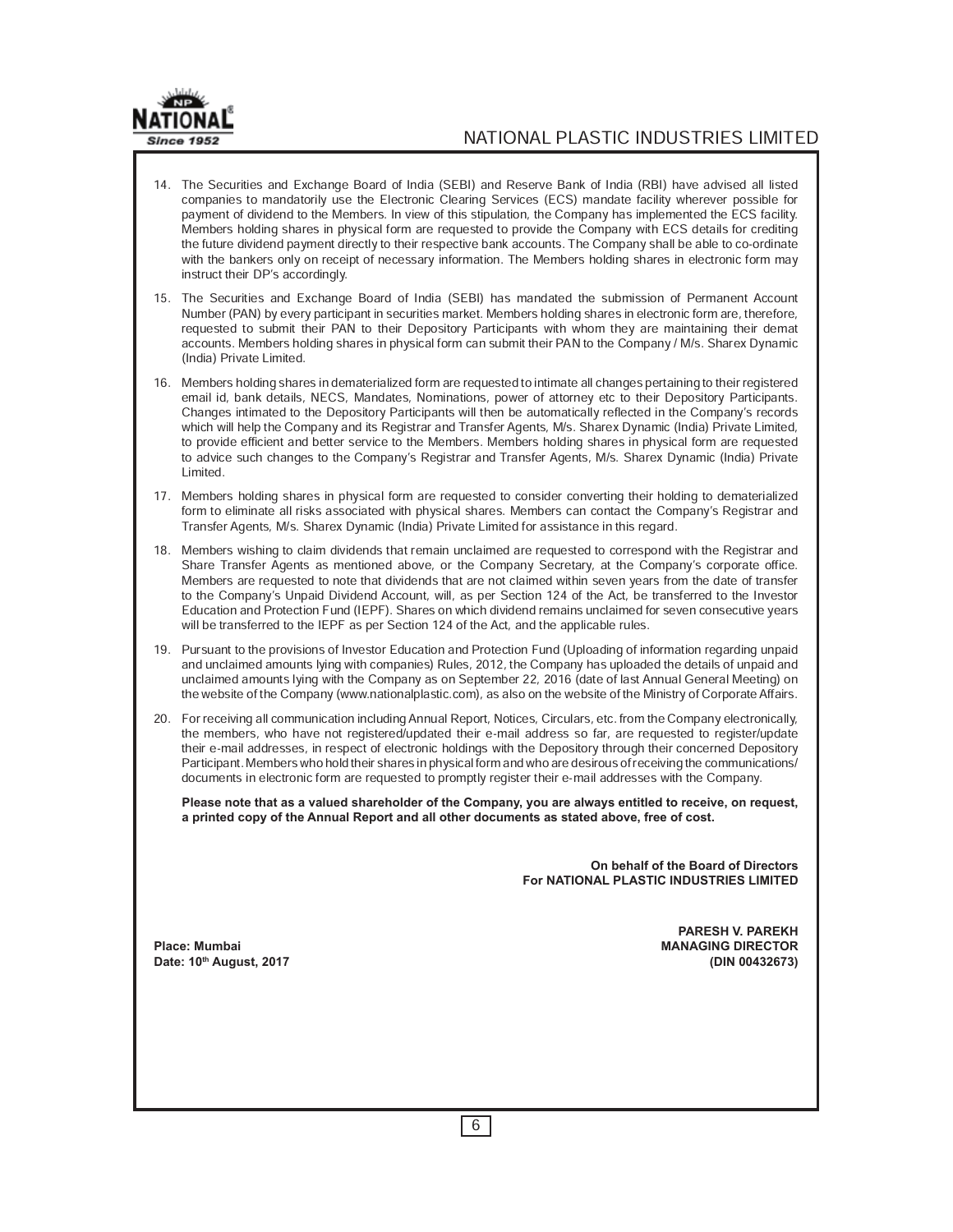

#### **ANNEXURE TO THE NOTICE OF THE 30TH ANNUAL GENERAL MEETING**

#### **Explanatory Statement pursuant to Section 102 of the Companies Act, 2013**

In terms of Section 102 of the Companies Act, 2013, the following statement sets out all the material facts relating to Item Nos. 4 to 6 of the Notice dated 10**th** August 2017:

#### **Item No. 4**

This explanatory statement is provided though strictly not required as per Section 102 of the Act.

The Companies Act, 2013 (`the Act') was notified effective 1**st** April, 2014. Section 139 of the Act lays down the criteria for appointment and mandatory rotation of statutory auditors. Pursuant to Section 139 of the Act and the Rules made thereunder, it is mandatory to rotate the statutory auditors on completion of two terms of five consecutive years. The Rules also lay down the transitional period that can be served by the existing auditors depending on the number of consecutive years for which an audit firm has been functioning as auditor in the same company. The incumbent auditors, M/s. Sheth Doctor & Associates, Chartered Accountants (Firm Registration Number: 124822W) have served the Company for over 10 years before the Act was notified and will be completing the maximum number of transitional period (three years) at the ensuing 30**th** AGM and hence cannot be re-appointed.

It is proposed to appoint M/s. R. S. Prabhu & Associates, Chartered Accountants (Firm Registration No. 127010W) in place of M/s. Sheth Doctor & Associates, Chartered Accountants as the new statutory auditors of the Company, to hold office from the conclusion of the Thirtieth Annual General meeting until the conclusion of the Thirty fifth Annual General Meeting, subject to approval of members.

M/s. R. S. Prabhu & Associates, Chartered Accountants, have consented to act as auditors of the Company, if appointed, and have intimated that such appointment would be in accordance with the conditions prescribed in Section 139 of the Companies Act, 2013.

The Board recommends the appointment of M/s. R. S. Prabhu & Associates, Chartered Accountants as the Company's statutory auditors.

None of the Directors, Key Managerial Personnel or their relatives are concerned or interested, financially or otherwise in the passing of the Resolution.

#### **Item Nos. 5 and 6**

The Board of Directors of the Company, on the recommendation of the Nomination and Remuneration Committee, had appointed Mr. Harsh P. Parekh as an Additional Director of the Company with effect from 1**st** June, 2017 to hold office up to the date of the Annual General Meeting. The Board of Directors of the Company in the same meeting had also appointed Mr. Harsh P. Parekh as the Whole-time Director of the Company, liable to retire by rotation, for a period of 5 (five) years with effect from 1**st** June, 2017, subject to the approval of the Members of the Company.

Mr. Harsh P. Parekh is a B.Sc. and holds a Masters in global management from Regents College, UK. He has been associated with the Company in the past in various positions including Marketing Advisor and Chief Financial Officer of the Company. He has been handling the business operations of the Nellore unit of the Company since the past five years. He had been involved in the setting up of the Nellore division of the Company which deals in plastic flooring products and has presence pan India. Prior to starting his career at National Plastic Industries Limited, he has been associated as an intern with companies like Parle Agro and Keter (Israel) and has acquired practical experience in the area of Marketing and Product development. He has experience in general Business administration. In 2015, Mr. Harsh P. Parekh took over as the Chief Financial Officer of the Company. At the Company, he has been involved in several activities, such as, setting up of the new division of the Company at Nellore, project development and evaluating new avenues for product development.

He is currently not holding any Directorships.

He holds 3,26,500 equity shares of the Company.

He is not disqualified from being appointed as Director in terms of Section 164 of the Companies Act, 2013 and have given his consent to act as a Director of the Company.

The Company has received a notice in writing from a member alongwith the deposit of requisite amount under Section 160 of the Companies Act, 2013 (the "Act") signifying his intention to propose the appointment of Mr. Harsh P. Parekh as a Director of the Company.

The remuneration and other terms and conditions of Mr. Harsh P. Parekh's appointment as Whole-time Director as set out in the resolution is subject to your approval.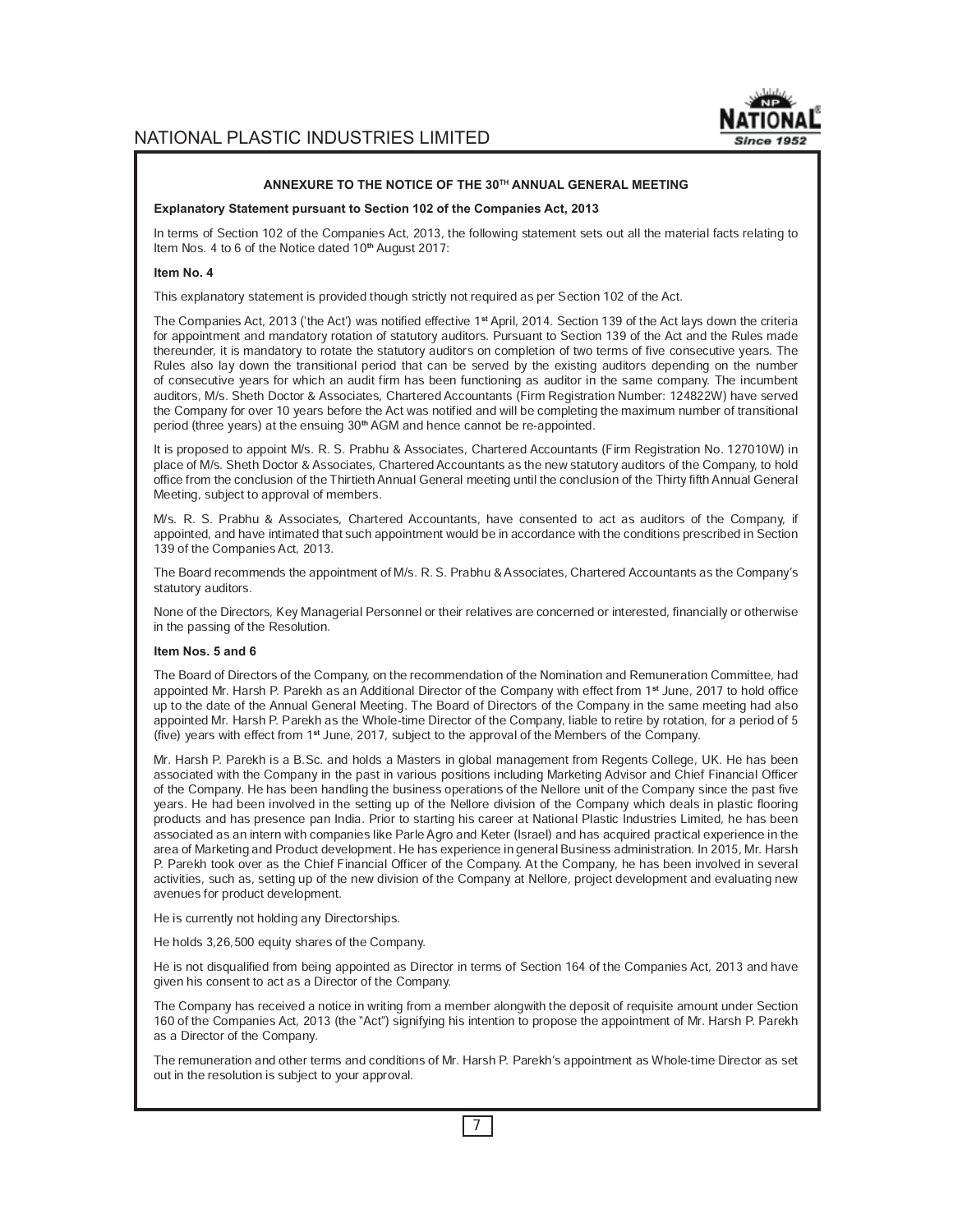

This explanatory statement and the resolution as set out in item no. 6 may also be read and treated as disclosure in compliance with the requirements of Section 190 of the Companies Act, 2013.

Mr. Harsh P. Parekh may be deemed to be concerned or interested, financially or otherwise, to the extent of the aforesaid shareholding in respect of his appointment as a Director. Mr. Paresh V. Parekh, Managing Director and Mr. Ketan V. Parekh, Joint Managing Director who are relatives of Mr. Harsh Parekh, and their other relatives, to the extent of their shareholding in the Company, may be deemed to be concerned or interested in the appointment of Mr. Harsh P. Parekh.

Save and except the above, none of the other Directors / Key Managerial Personnel of the Company / their relatives are, in any way, concerned or interested, financial or otherwise, in the resolution set out at Item Nos. 5 and 6 of the Notice.

The Board of Directors recommends the resolutions set out in item nos. 5 and 6 of this Notice, for the approval of the members of the Company.

> **On behalf of the Board of Directors For NATIONAL PLASTIC INDUSTRIES LIMITED**

**PARESH V. PAREKH Place: Mumbai MANAGING DIRECTOR Date: 10th August, 2017 (DIN 00432673)**

| <b>Name of the Director</b>                                                                              | Mr. Ketan V. Parekh                                                                                                                                                                                                                                               | Mr. Harsh P. Parekh                                                |
|----------------------------------------------------------------------------------------------------------|-------------------------------------------------------------------------------------------------------------------------------------------------------------------------------------------------------------------------------------------------------------------|--------------------------------------------------------------------|
| Date of Birth                                                                                            | January 14, 1968                                                                                                                                                                                                                                                  | August 10, 1988                                                    |
| <b>DIN</b>                                                                                               | 00432734                                                                                                                                                                                                                                                          | 06854020                                                           |
| Date of Appointment                                                                                      | May 10, 1993                                                                                                                                                                                                                                                      | June 1, 2017                                                       |
| Qualification                                                                                            | <b>Business Management Graduate</b><br>from U.S.A.                                                                                                                                                                                                                | B.Sc., Masters in Global<br>Management from Regents<br>College, UK |
| Expertise in specific functional areas                                                                   | Expertise in Management &<br>Production.<br>He has over 20 years of<br>experience in corporate<br>management. As a Joint<br>Managing Director, he is<br>responsible for the day to day<br>operations and overseeing<br>the production activity of the<br>Company. | Expertise in Marketing and<br>Project Development.                 |
| Directorships held in other public<br>companies (excluding foreign companies<br>and Section 8 companies) | Nil                                                                                                                                                                                                                                                               | Nil                                                                |
| Memberships/Chairmanships of committees<br>of other public companies                                     | Nil                                                                                                                                                                                                                                                               | Nil                                                                |
| Number of shares held in the Company                                                                     | 834,500                                                                                                                                                                                                                                                           | 326,500                                                            |

**Details of Director seeking appointment / re-appointment at the Annual General Meeting**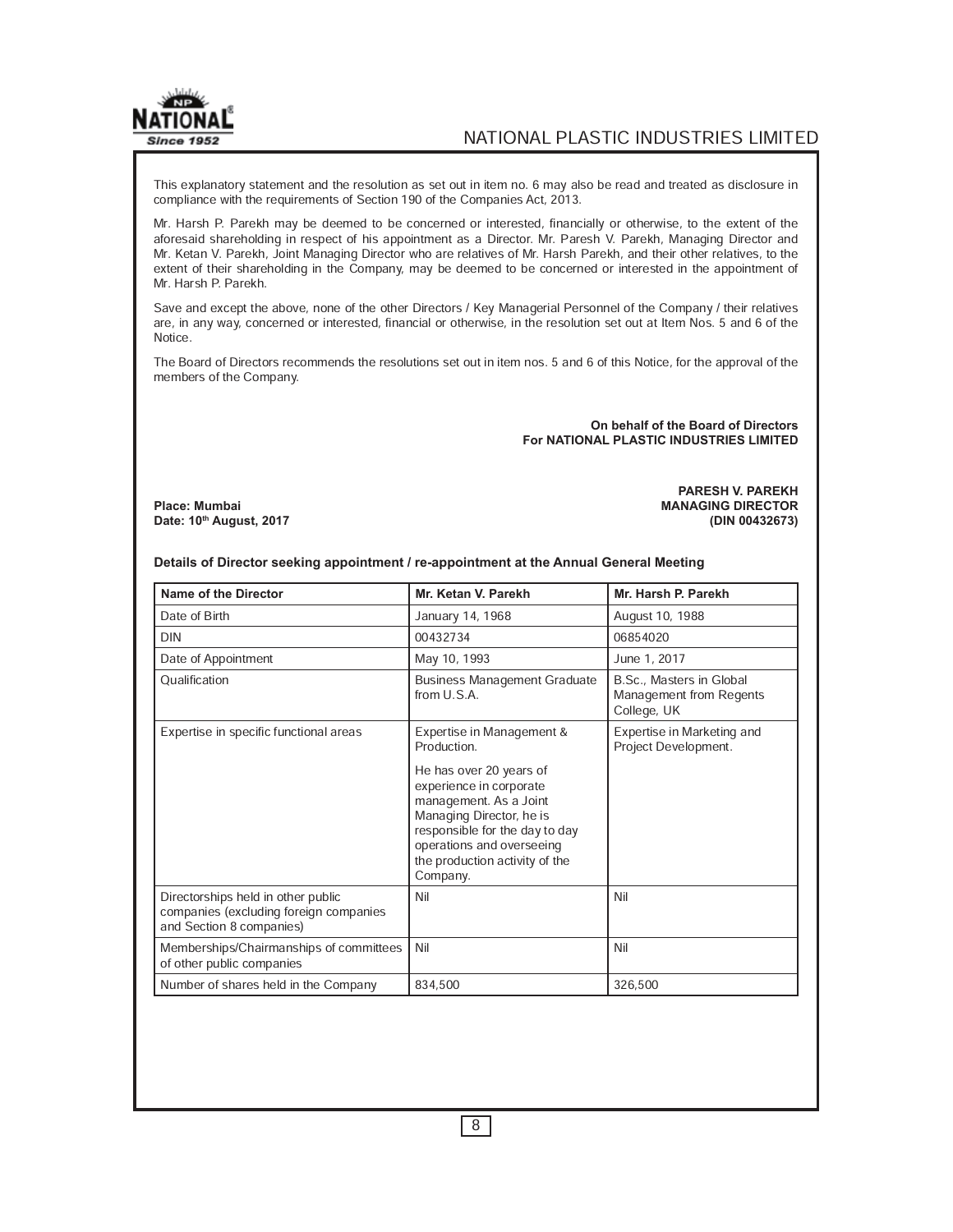

#### **NATIONAL PLASTIC INDUSTRIES LIMITED**

CIN No.: L25200MH1987PLC044707

Registered Office: A-59, MIDC, Road No. 1, Marol, Andheri (East), Mumbai - 400 093. Corporate Office: Office No. 213,214 & 215, 2**nd** Floor, Hubtown Solaris, N. S. Phadke Marg, Andheri (East), Mumbai - 400069 Email: info@nationalplastic.com, Website: www.nationalplastic.com Phone No.: 022 - 67669999 Fax: 022 - 67669998

#### **ATTENDANCE SLIP**

(30**th** Annual General Meeting)

| DP ID No. & Client ID No. / Folio No.                             |  |
|-------------------------------------------------------------------|--|
| Name and Address of the Shareholder<br>in Block Letters           |  |
| Name of the Joint Holder(s), if any (in<br><b>Block Letters</b> ) |  |
| No. of Shares held                                                |  |
| Name of Proxy, if any (in Block Letters)                          |  |

I certify that I am a member/proxy of the Company.

п

I/We hereby record my/our presence at the Thirtieth Annual General Meeting of the Members of National Plastic Industries Limited held on Wednesday, 20**th** September, 2017 at 11.00 a.m. at Hotel Suba Galaxy, N. S. Phadke Road, Off Western Express Highway, Andheri (East), Mumbai - 400 069 and/or any adjournment thereof.

\_\_\_\_\_\_\_\_\_\_\_\_\_\_\_\_\_\_\_\_\_\_\_ Member's/ Proxy's Signature

Note: Please fill this attendance slip and hand it over at the entrance of the Hall.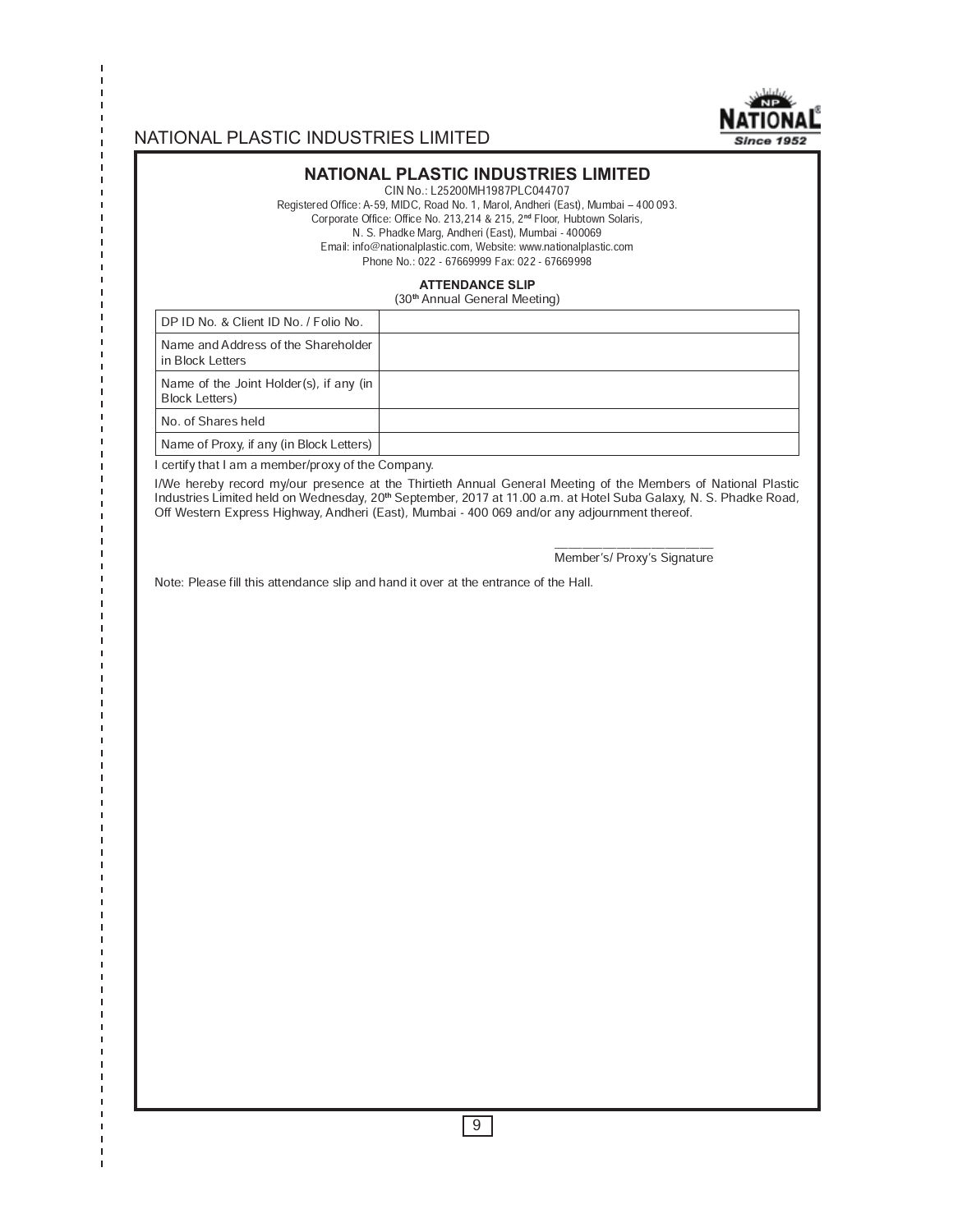

|                          | Registered Office: A-59, MIDC, Road No. 1, Marol, Andheri (East), Mumbai - 400 093.<br>Corporate Office: Office No. 213, 214 & 215, 2 <sup>nd</sup> Floor, Hubtown Solaris,<br>N. S. Phadke Marg, Andheri (East), Mumbai - 400069<br>Email: info@nationalplastic.com, Website: www.nationalplastic.com<br>Phone No.: 022 - 67669999 Fax: 022 - 67669998                                                                           |     |                 |
|--------------------------|-----------------------------------------------------------------------------------------------------------------------------------------------------------------------------------------------------------------------------------------------------------------------------------------------------------------------------------------------------------------------------------------------------------------------------------|-----|-----------------|
|                          | <b>PROXY FORM</b><br>[Pursuant to Section 105(6) of the Companies Act, 2013 and rule 19(3) of the Companies<br>(Management and Administration) Rules, 2014]                                                                                                                                                                                                                                                                       |     |                 |
| Name of the member(s):   | Email ID:                                                                                                                                                                                                                                                                                                                                                                                                                         |     |                 |
| Registered Address:      | Folio No. /Client ID:                                                                                                                                                                                                                                                                                                                                                                                                             |     |                 |
|                          | $DP$ Id:                                                                                                                                                                                                                                                                                                                                                                                                                          |     |                 |
|                          | I/We, being the member (s) of  shares of the above named company, hereby appoint                                                                                                                                                                                                                                                                                                                                                  |     |                 |
| 1.<br>Name:              |                                                                                                                                                                                                                                                                                                                                                                                                                                   |     |                 |
| Address:                 |                                                                                                                                                                                                                                                                                                                                                                                                                                   |     |                 |
|                          |                                                                                                                                                                                                                                                                                                                                                                                                                                   |     |                 |
| 2.<br>Name:              |                                                                                                                                                                                                                                                                                                                                                                                                                                   |     |                 |
| Address:                 |                                                                                                                                                                                                                                                                                                                                                                                                                                   |     |                 |
|                          |                                                                                                                                                                                                                                                                                                                                                                                                                                   |     |                 |
| 3.<br>Name:              |                                                                                                                                                                                                                                                                                                                                                                                                                                   |     |                 |
| Address:                 |                                                                                                                                                                                                                                                                                                                                                                                                                                   |     |                 |
|                          |                                                                                                                                                                                                                                                                                                                                                                                                                                   |     |                 |
|                          | as my/our proxy to attend and vote (on a poll) for me/us and on my/our behalf at the 30 <sup>th</sup> Annual General Meeting of the<br>Company, to be held on Wednesday, 20 <sup>th</sup> day of September, 2017 at 11.00 a.m. at Hotel Suba Galaxy, N. S. Phadke<br>Road, Off Western Express Highway, Andheri (East), Mumbai - 400 069 and at any adjournment thereof in respect of<br>such resolutions as are indicated below: |     |                 |
| <b>Resolution</b>        |                                                                                                                                                                                                                                                                                                                                                                                                                                   |     | Vote*           |
| No.                      | <b>Description of Resolution</b>                                                                                                                                                                                                                                                                                                                                                                                                  | For | Against         |
| <b>Ordinary Business</b> |                                                                                                                                                                                                                                                                                                                                                                                                                                   |     |                 |
| $\mathbf{1}$             | Adoption of Financial Statements for the year ended 31 <sup>st</sup> March, 2017<br>together with the reports of the Directors' and Auditors' thereon                                                                                                                                                                                                                                                                             |     |                 |
| 2                        | To declare Final Dividend on Equity Shares for the financial year 2016-17                                                                                                                                                                                                                                                                                                                                                         |     |                 |
| 3                        | Re-appointment of Mr. Ketan V. Parekh who retires by rotation                                                                                                                                                                                                                                                                                                                                                                     |     |                 |
| $\overline{4}$           | Appointment of M/s. R. S. Prabhu & Associates, Chartered Accountants, as<br>Statutory Auditors of the Company and fixing their remuneration                                                                                                                                                                                                                                                                                       |     |                 |
| <b>Special Business</b>  |                                                                                                                                                                                                                                                                                                                                                                                                                                   |     |                 |
| 5                        | Appointment of Mr. Harsh Parekh as a Director of the Company                                                                                                                                                                                                                                                                                                                                                                      |     |                 |
| 6                        | Appointment of Mr. Harsh Parekh as the Whole time Director of the Company                                                                                                                                                                                                                                                                                                                                                         |     |                 |
|                          | *It is optional to indicate your preference. If you leave the 'for or against' column blank against any or all resolutions,<br>your proxy will be entitled to vote in the manner as he/she may deem appropriate                                                                                                                                                                                                                   |     |                 |
|                          |                                                                                                                                                                                                                                                                                                                                                                                                                                   |     |                 |
|                          |                                                                                                                                                                                                                                                                                                                                                                                                                                   |     | ₹1/-<br>Revenue |
|                          |                                                                                                                                                                                                                                                                                                                                                                                                                                   |     | <b>Stamp</b>    |

10